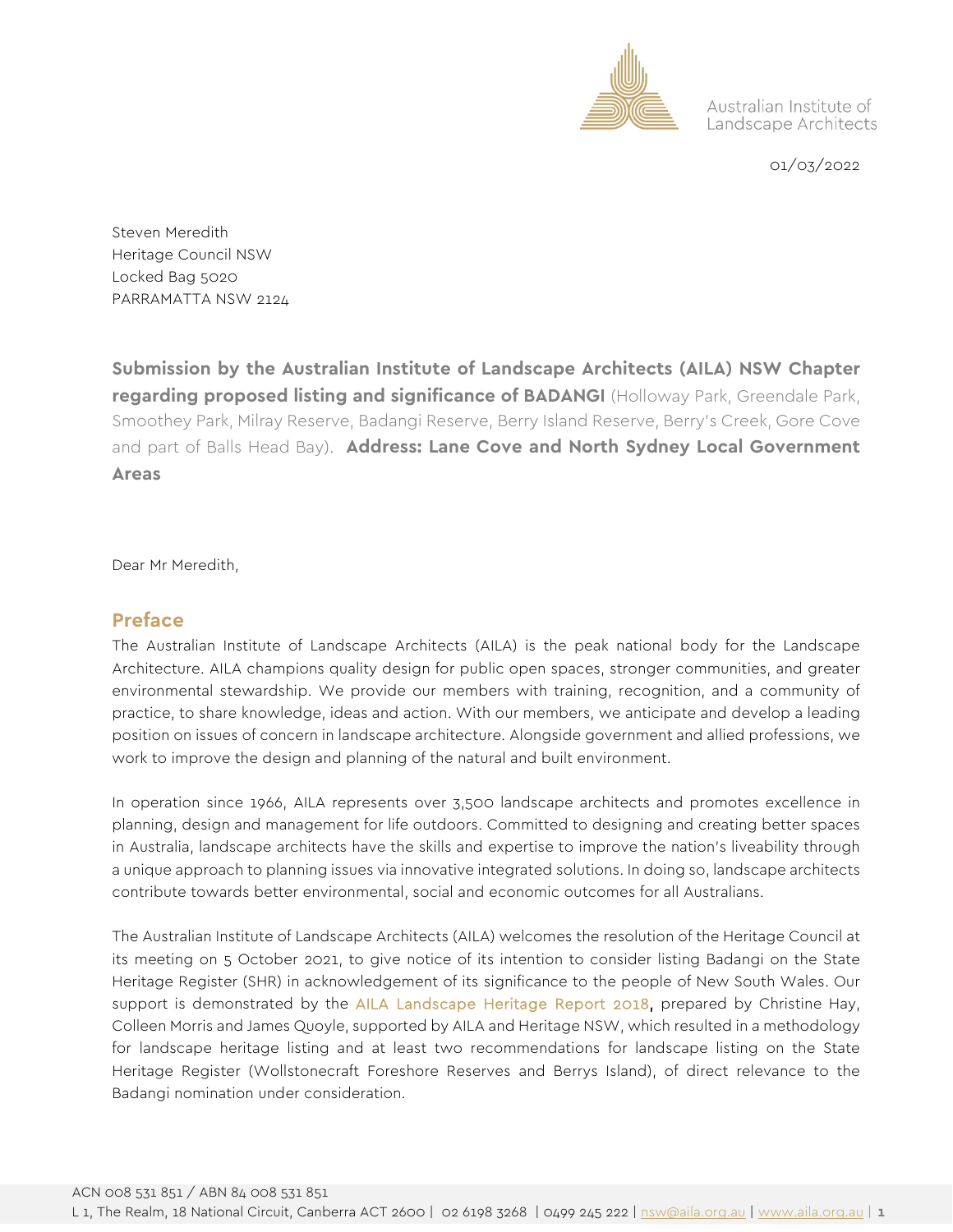

Also of relevance to the Draft Curtilage Map is the consideration of the visual curtilage mapping, with attention to Catchments 2 and 3, 'Map of Sydney Harbour, SHR nominations AILA NSW: Visual Catchments' from the AILA Landscape Heritage Report, intended to define the full extent of visual connection to and from these nominated places of significance, across the water of the inner harbour. The map can be found in Figure 22. in the AILA Landscape Heritage Report 2018, Vol.1, p.96. and is attached to this letter. Landscape heritage listings in general require consideration of all significant connections beyond the curtilage, irrespective of the nature of developments and land uses affecting them. Development assessments within the listing, and visible from it, must identify any visual impacts and sensitively conserve all views and other landscape connections beyond the curtilage.

## **Recommendations**

The Australian Institute of Landscape Architects (AILA) welcomes the resolution of the Heritage Council to consider listing of Badangi on the State Heritage Register and recommends full reference to and citation of The AILA [Landscape Heritage Report 2018,](https://aila.org.au/common/Uploaded%20files/_AILA/Resource%20library/Landscape%20Heritage%20Report%20Volume%201-2.pdf) including the 'Map of Sydney Harbour, SHR nominations AILA NSW: Visual Catchments'. AILA recommends the curtilage be determined at least by the landform, irrespective of the nature of the development such as the Navy and the oil storage tanks, particularly if the item is so significant.

Janya Wood.

Tanya Wood **AILA NSW President** 

**LEAD SUBMISSION AUTHOR: AILA LANDSCAPE HERITAGE GROUP, Matthew Taylor, RLA, Chair FAILA SUBMISSION TEAM: Oi Choong, FAILA, Prof. Emeritus Helen Armstrong AM FAILA, Prof. Craig Burton FAILA, Annabel Murray RLA**